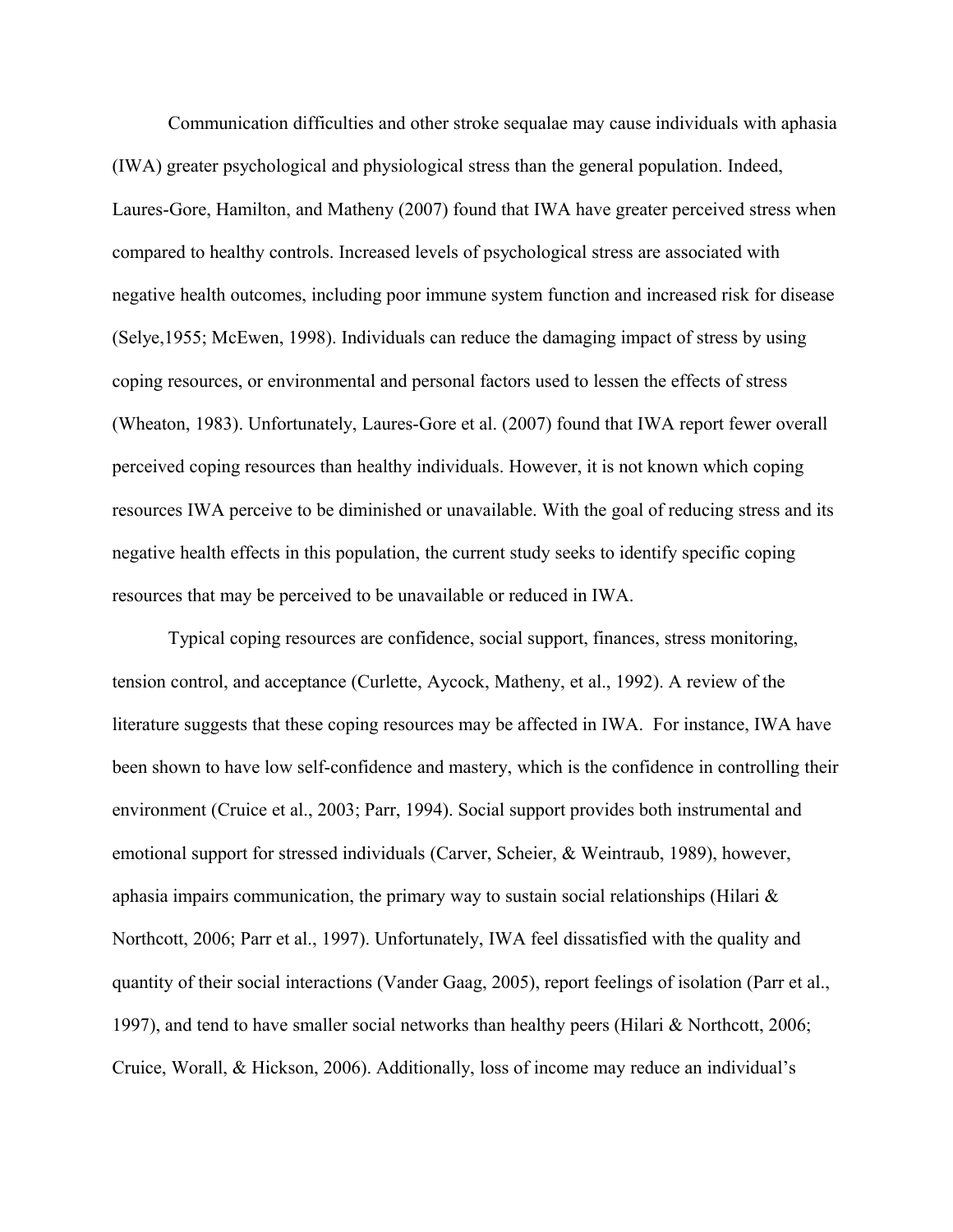perceived financial freedom (Curlette et al., 1992). IWA return to work following stroke at consistently low rates (Hofgren et al., 2007; Vilkki et al., 2004), often working fewer hours or in low level positions (Hinckley, 2002; Caporali & Basso, 2003; Cruice et al., 2006). Furthermore, additional costs for medical treatment and aphasia therapy following stroke may increase perceived financial strain. Stress monitoring skills are used as a coping resource when individuals recognize high stress levels and environments that cause stress (Curlette et al., 1992). No known research has examined perceived stress monitoring skills in individuals with brain damage. However, Laures-Gore, Heim, and Hsu (2007) measured cortisol reactivity and perceived stress to a linguistic stressor in IWA. They found that while IWA perceived more stress than healthy individuals, they did not show the significant cortisol response present in the healthy group. This finding may indicate that IWA are less able to monitor their own stress levels. Another coping resource, tension control, is the perceived ability to reduce tension buildup caused by stress (Curlette et al., 1992). Research suggests that aggression, a symptom of the inability to control tension, is common after stroke (Stone, Townend, & Kwan et al., 2004; Thomas, 2007). However, the literature is not clear as to whether the presence of aphasia is related to aggression following stroke (Angelelli et al., 2004; Kim, Choi, & Kwon et al., 2002). Carver et al. (1989) describe acceptance as an adaptive means of coping with stress, especially in situations when the stressor is long-term in nature. Unfortunately, IWA fall well below the range of healthy older individuals in the self-acceptance scale of the *Ryff Psychological Well-Being Scale*, which ranges normally from 89.00 to 93.75 (*SD* between 13.76 and 19.75; Ryff, 1989); IWA have scored between 9 to 20 (Cruice, Warwall & Hickson et al., 2006).

Further examination of these coping resources is warranted to determine how to improve coping abilities and reduce stress in IWA. The present study examines confidence, social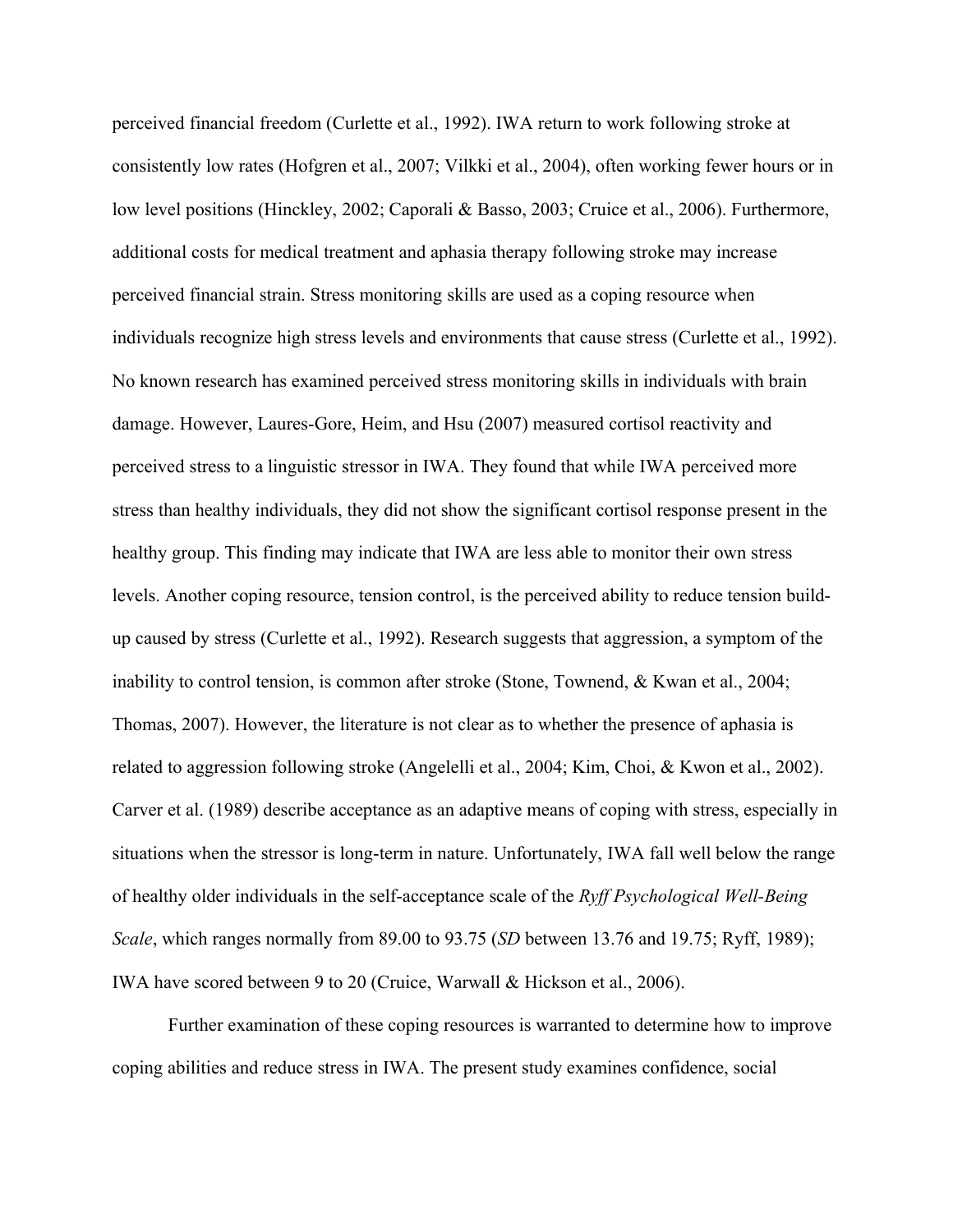support, finances, stress monitoring, tension control, and acceptance in IWA compared to healthy individuals and individuals with right brain damage (RBD).

## Methods

*Participants*. Thirty-two IWA (16 men, 16 women), 12 individuals with RBD (9 men, 3 women), and 14 healthy controls (11 men, 3 women) participated in the study. Mean age was 55.4 years for IWA, 59.4 years for individuals with RBD, and 54.2 years for healthy controls. Months post onset was 10.8 for IWA and 2.3 for individuals with RBD.

*Procedures and Measure*. Participants underwent cognitive and language testing and completed several questionnaires related to stress, including the *Coping Resources for Stress Inventory (CRIS)* to assess the perceived availability of coping resources (Matheny, Curlette, Aycock, et al., 1987). The *CRIS* is a 280-item true-false inventory. The following six primary scales reflecting perceived coping resources will be used in the present study: confidence, social support, financial freedom, stress monitoring, tension control, and acceptance. Questionnaires were completed in the home while a caregiver, spouse, or friend read the questions along with the participant. Both control groups followed the same procedure.

## Results

Multivariate analyses of variances (MANOVAs) of between group differences were performed to determine differences in perceived coping resources between IWA, individuals with RBD, and healthy comparisons. No significant differences were found for the confidence, social support, or financial freedom scales. However, there were significant differences between groups in the stress monitoring (F = 4.40; p < .05), tension control (F = 5.67; p < .05), and acceptance (F = 8.32;  $p < .01$ ) scales. For the stress monitoring scale, IWA (mean = 58.7, *SD* = 25.0), showed fewer perceived resources than either comparison group (RBD mean = 75.8, *SD* =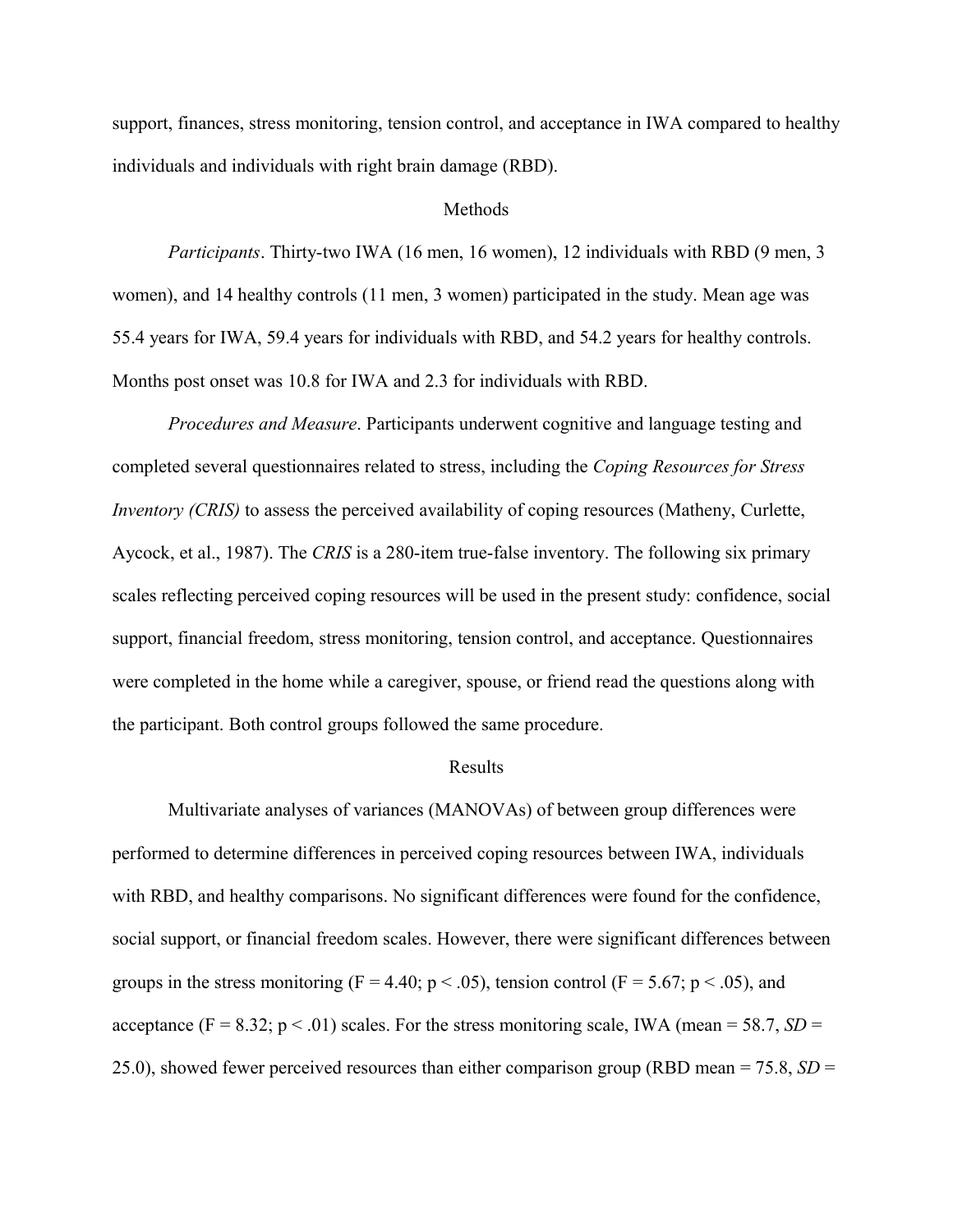23.4; healthy mean = 78.9,  $SD = 21.6$ ). A one-way ANOVA revealed a difference between IWA  $(47.8, SD = 21.1)$  and healthy controls  $(68.9, SD = 15.6; F = 11.3; p < .01)$  in tension control, though there was no significant difference in scores between IWA and individuals with RBD in this scale. There was also a difference between IWA (57.3, *SD* = 19.8) and healthy controls (80.7,  $SD = 16.2$ ) in acceptance (F = 15.1; p < .001), however not between IWA and individuals with RBD. A one-way ANOVA did show a significant difference in perceived confidence resources between IWA (69.8,  $SD = 26.2$ ) and healthy comparisons (85.7,  $SD = 14.5$ ; F = 4.49; p  $= .04$ ). Individuals with RBD (53.8, *SD* = 22.7) did not differ significantly from the healthy controls on any scale but acceptance ( $F = 12.5$ ;  $p < .01$ ).

## Discussion

This study examined the perceived coping resources of individuals with left hemisphere stroke and aphasia in comparison with both healthy individuals and those with right hemisphere stroke. Results indicated that IWA, individuals with RBD, and healthy adults have similar perceived social support and financial freedom resources. However, IWA showed fewer perceived confidence, stress monitoring, tension control, and acceptance resources when compared to healthy peers. IWA were found to have diminished perceived stress monitoring resources compared to individuals with RBD, but the two groups had similar levels of perceived tension control and acceptance. Although IWA and individuals with RBD did not significantly differ from each other in most of the scales, IWA differed from healthy adults moreso than did individuals with RBD in confidence, stress monitoring, and tension control. The clinical implications of these findings for stress reduction in IWA will be discussed.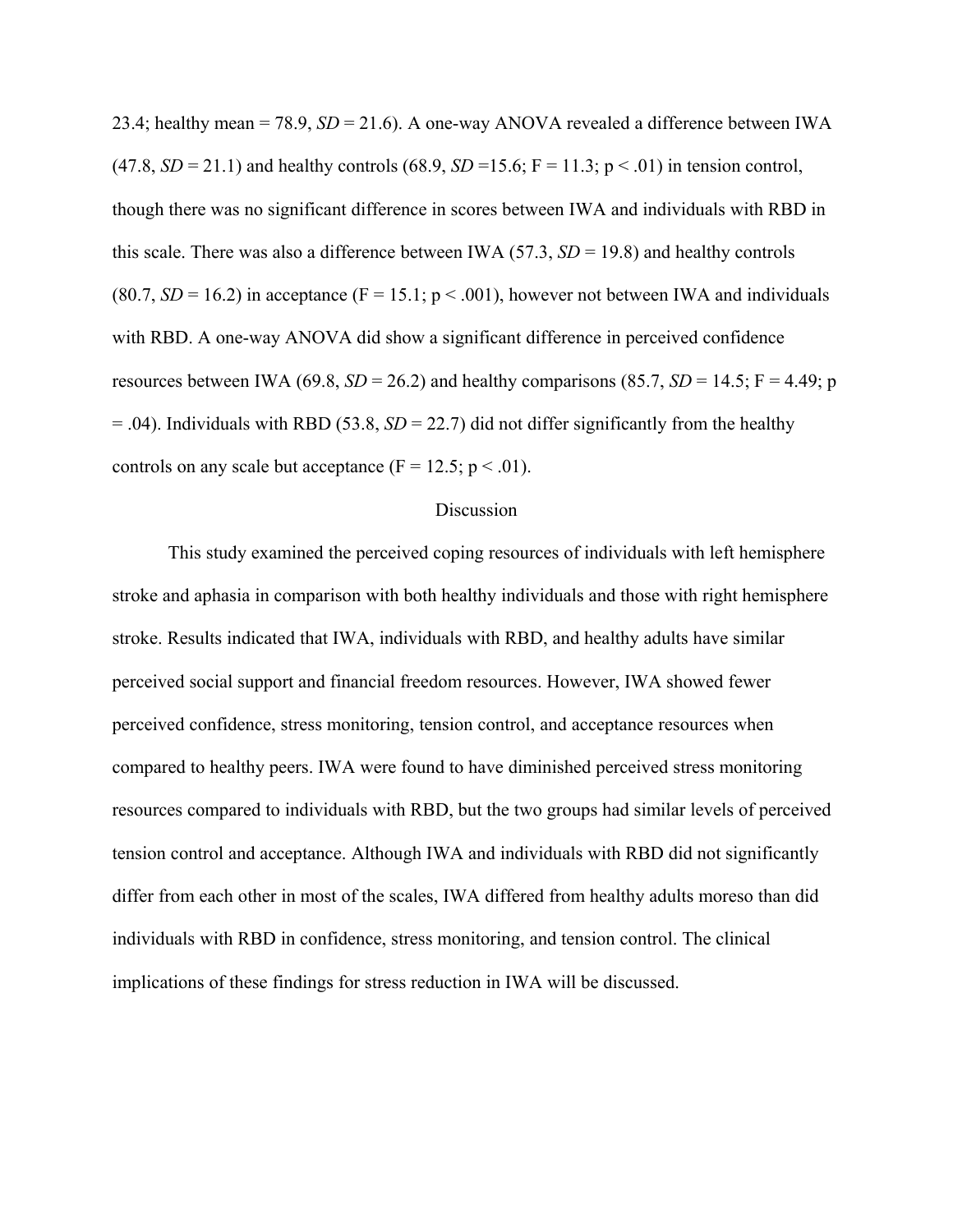## References

- Angelelli, P., Paulucci, S., Bivona, W., Piccardi, L., Ciurli, P., & Cantagallo, A. et al. (2004). Development of neuropsychiatric symptoms in poststroke patients: A cross-sectional study. *Acta Psychiatrica Scandinavia, 110*, 55-63.
- Caporali, A., & Basso, A. (2003). A survey of long-term outcome of aphasia and of chances of gainful employment. *Aphasiology, 17(9*), 815-834.
- Carver, C., Scheier, M., & Weintraub, J. (1989). Assessing coping strategies: A theoretically based approach. *Journal of Personality and Social Psychology, 56(2),* 267-283.
- Cohen, F., & Lazarus, R. (1979). Coping with the stresses of illness. *Health Psychology: A Handbook* (pp. 217-254). San Francisco: Jossey-Bass Publishers.
- Cruice, M., Worall, L., & Hickson, L. (2006). Quantifying aphasic people's social lives in the context of non-aphasic peers. *Aphasiology, 20(12),* 1210-1225.
- Cruice, M., Worrall, L., Hickson, L., & Murison, R. (2003). Finding a focus for quality of life with aphasia: Social and emotional health, and psychological well-being. *Aphasiology, 17(4*), 333-353.
- Curlette, W., Aycock, D., Matheny, K., Pugh, J., & Taylor, H. (1992). *Coping Resources Inventory for Stress* manual. Fayetteville, GA: Health Prisms.
- Feibel, J., Hardy, P., Campbell, R., Goldstein, M., & Joynt, R. (1977). Prognostic value of the stress response following stroke. *Journal of the American Medical Association, 238,* 1374–1376.
- Fung, L., Lui, M., Chau, J. (2006). Relationship between self-esteem and the occurrence of depression following a stroke. *Journal of Clinical Nursing*, *15(4),* 505-506.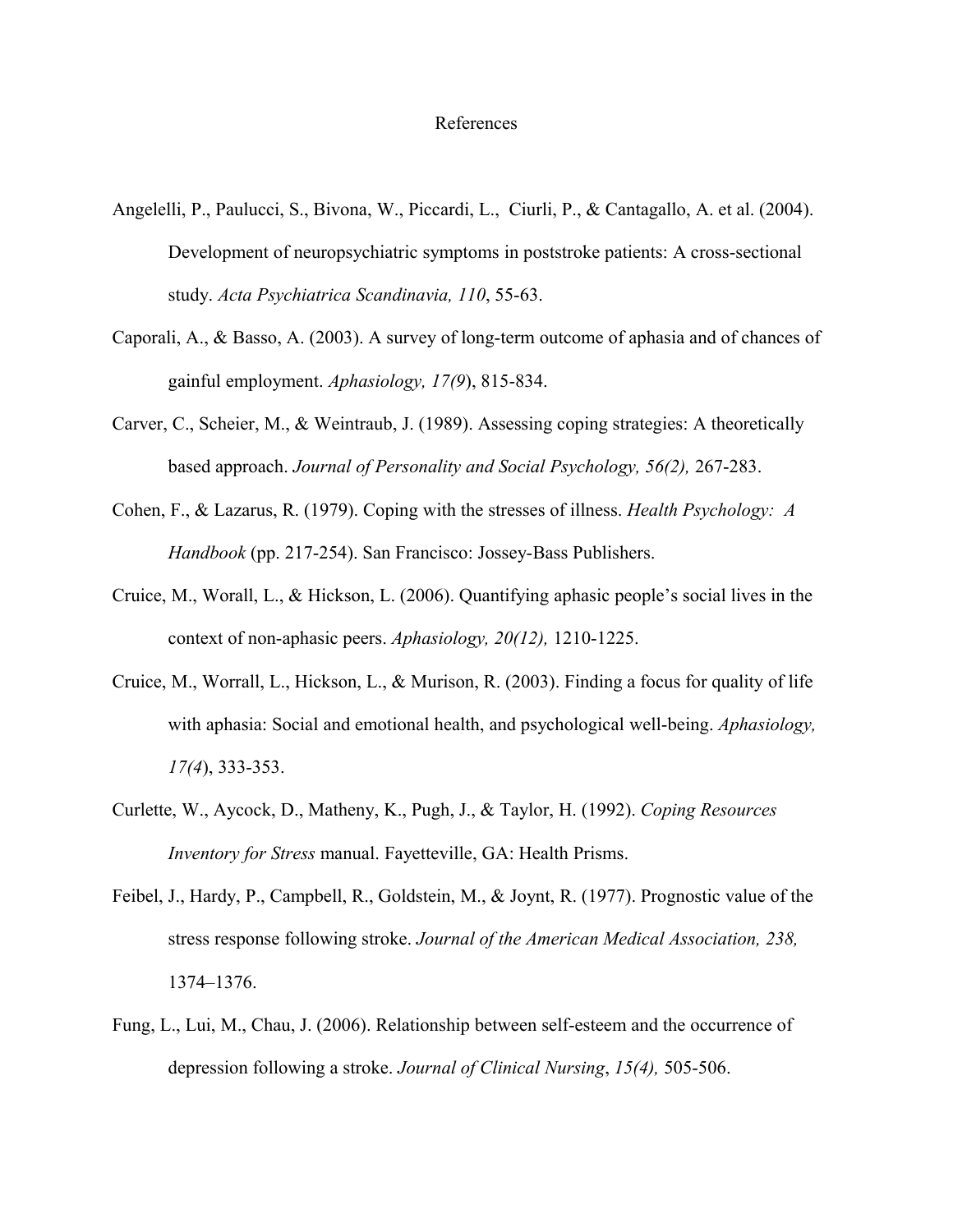- Hilari, K., & Northcott, S. (2006). Social support in people with chronic aphasia. *Aphasiology, 20(1),* 17-36.
- Hinckley, J. (2002). Vocational and social outcomes of adults with chronic aphasia. *Journal of Communication Disorders, 35,* 543-560.
- Hofgren, C., Bjorkdahl, A., Esbjornsson, E., & Stibraut-Sunnerhagen, K. (2007). Recovery after stroke: Cognition, ADL, function and return to work. *Acta Neurologica Scandinavica, 115*, 73-80.
- Ironson, G., Balbin, E., Stieren, E., Detz, K., Fletcher, M., & Schneiderman, N. et al. (2008). Perceived stress and norepinephrine predict the effectiveness of response to protease inhibitors in HIV. *International Journal of Behavioral Medicine, 15*, 221-226.
- Karadag, F., Ozcan, H., Eskin, M., Karul, A., Ceylan, E., & Tufek, Y., et al. (2008). Psychological distress in chronic obstructive pulmonary disease patients. *Stress and Health, 24*, 115-122.
- Kiecolt-Glaser, J., Marucha, P., Malarkey, W., Mercado, A., & Glasser, R. (1995). Slowing of wound healing by psychological stress. *The Lancet, 346*, 194-1196.
- Kim, J., Choi, S., Kwon, S., Seo, Y. (2002). Inability to control anger or aggression after stroke. *Neurology, 58,* 1106-1108.
- Laures-Gore, J., Hamilton, A., & Matheny, K. (2007). Coping resources, perceived stress, and recent life experiences in individuals with aphasia*. Journal of Medical Speech-Language Pathology, 15 (4*), 423-431.
- Laures-Gore, J., Heim, C., Hsu, Y. (2007). Assessing cortisol reactivity to a linguistic task as a marker of stress in individuals with left hemisphere stroke and aphasia. *Journal of Speech, Language, and Hearing Research, 50,* 493-507.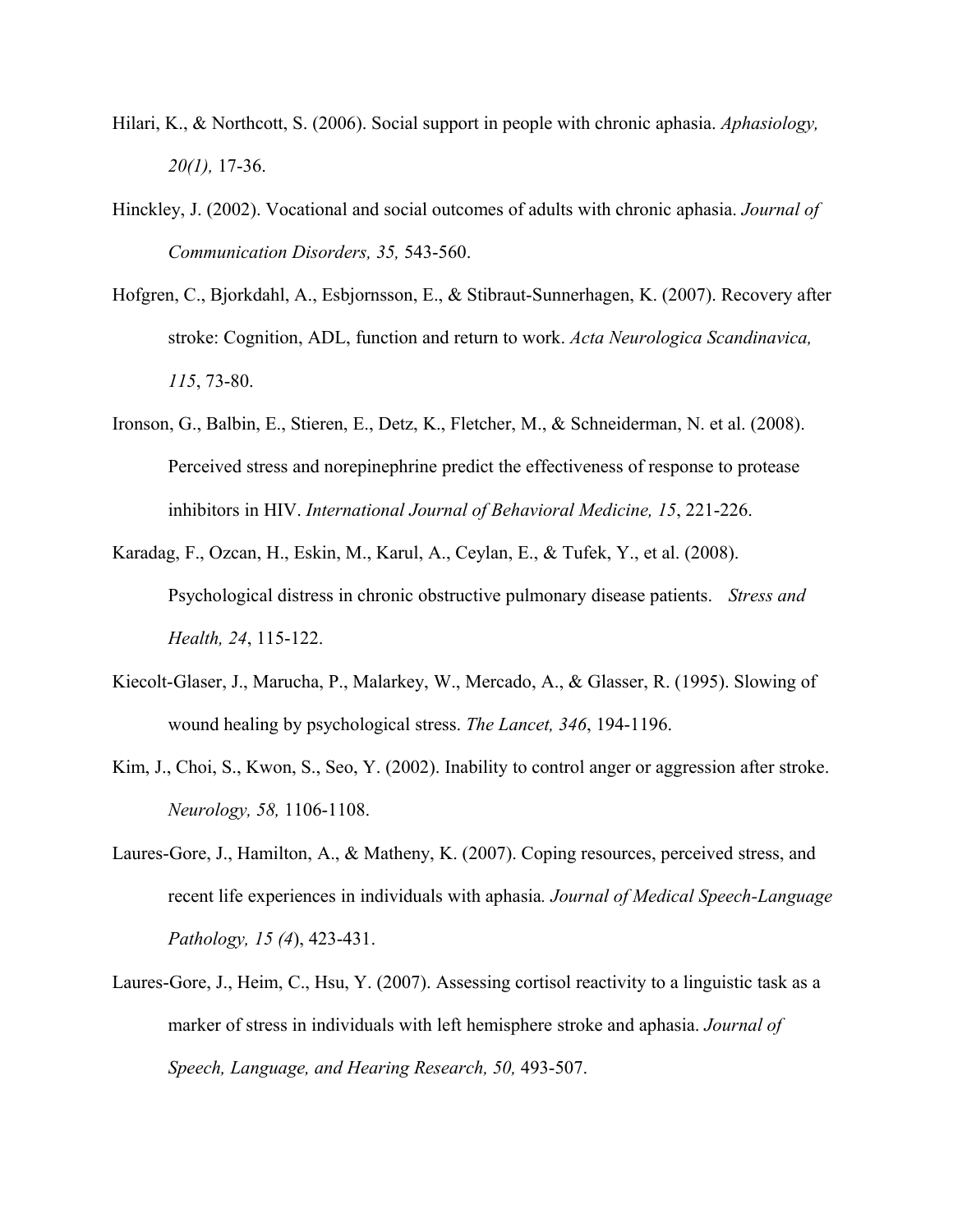Lazarus, R. (1985). The psychology of stress and coping. *Issues in Mental Health, 7*, 399–418.

- Wheaton, B. (1997). The nature of chronic stress. *Coping with Chronic Stress* (pp. 43-74). New York: Plenum Press.
- Malhotra, S., & Mahta, V. (2008). Role of stressful life events in induction or exacerbation of psoriasis and chronic urticaria*. Indian Journal of Dermatology, Venereology, and Leprology, 74(6),* 594-599.
- Matheny, K., Aycock, D., Curlette, W., & Junker, G. (1993). Coping resources inventory for stress: Measure of perceived resourcefulness. *Journal of Clinical Psychology, 49,* 815- 830.
- Matheny, K., Curlette, W., Aycock, D., Pugh, J., & Taylor, H. (1987). *The Coping Resources Inventory for Stress (CRIS).* Atlanta: GA: Health Prisms, Inc.
- Matheny, K., Curlette, W., Aysan, F., Herrington, A., Gfroerer, C., & Thompson, D. et al. (2002). Coping resources, perceived stress, and life satisfaction among Turkish and American university students. *International Journal of Stress Management, 9(2),* 81-97.
- McEwen, B. (1998). Protective and damaging effects of stress mediators. *The New England Journal of Medicine, 338,* 171-179.
- Parr, S. (1994). Coping with aphasia: Conversations with 20 aphasic people. *Aphasiology, 8(5),* 457-466.
- Parr, S., Byng, S., & Gilpin, S. (1997). *Talking About Aphasia: Living with loss of language after stroke.* Philadelphia: Open University Press.
- Rokach, A. (2001). Strategies of coping with loneliness throughout the lifespan. *Current Psychology, 20(1),* 3-18.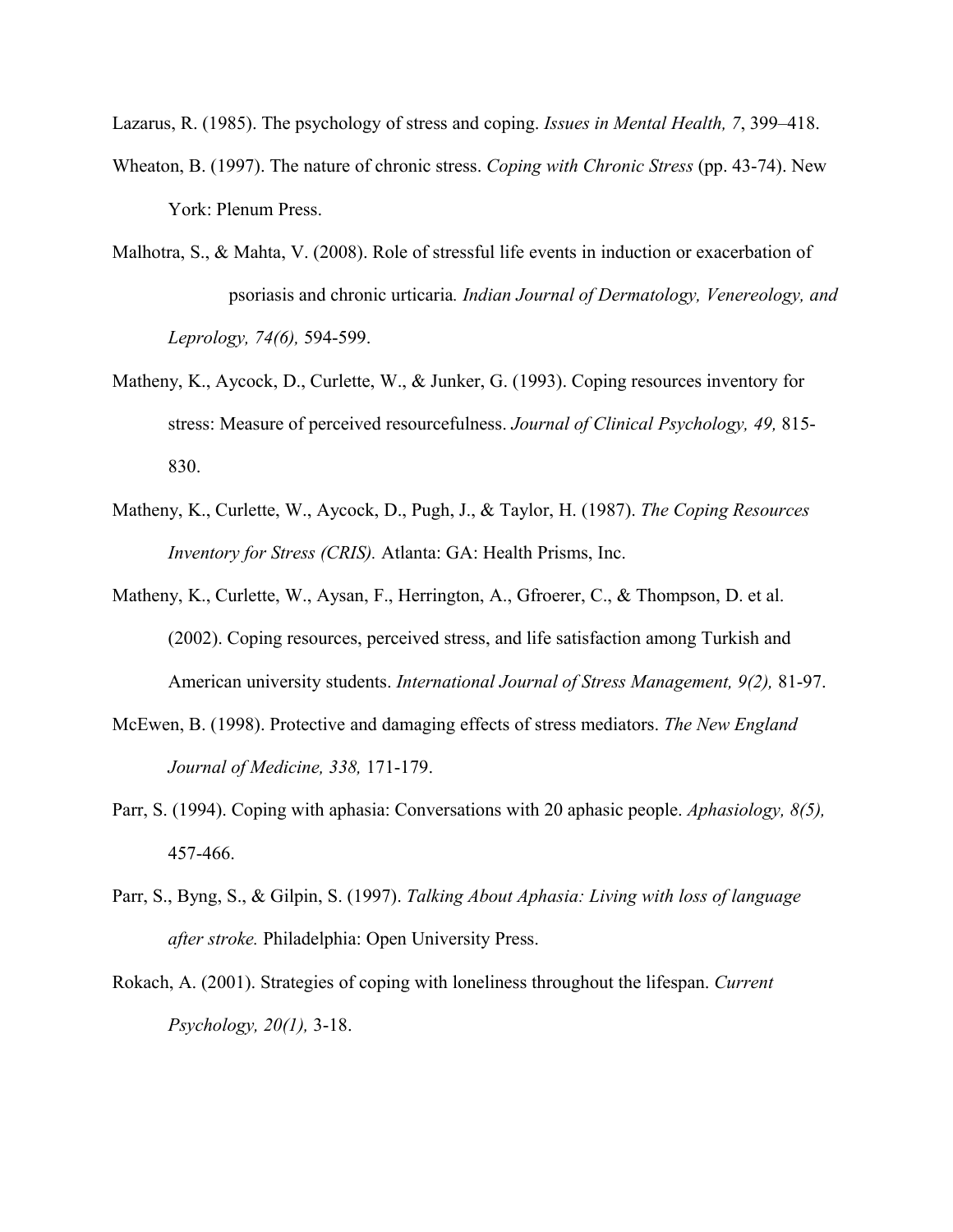- Ryff, C. (1989). Happiness is everything, or is it? Explorations on the meaning of psychological well-being. *Journal of Personality and Social Psychology, 57(6),* 1069-1081.
- Sarkar, S., & Mukhopadhyay, B. (2008). Perceived psychosocial stress and cardiovascular risk: Observations among the Bhutias of Sikkim, India. *Stress and Health, 24*, 23-34.

Selye, H. (1955). Stress and disease. *Science, 122 (3171*), 625-632.

- Stone J., Townend E., Sharpe M., Kwan J., Haga K., Dennis, M. (2004) Personality change after stroke: some preliminary observations *Journal of Neurology, Neurosurgery and Psychiatry, 75*, 1708-1713.
- Thomas, P. (2007). Stroke and personality change. *The Behavioral and Cognitive Neurology of Stroke,* 529-538.
- Vander Gaag, A. (2005) Therapy and support services for people with long-term stroke and aphasia and their relatives: A six-month follow-up study. *Clinical Rehabilitation, 19*, 372-380.
- Vickery, C., Sepehri, A., & Evans, C. (2008). Self-esteem in an acute stroke rehabilitation sample: A control group comparison. *Clinical Rehabilitation, 22,* 179-187.
- Vilkki, J., Juvela, S., Siironen, J., Ilconen, T., Varis, J., & Porras, M. (2004). Relationship of local infarctions to cognitive and psychological impairments after aneurismal subarachnoid hemorrhage. *Neurosurgery, 55(4),* 790-802.
- Von Korff, M., Alonso, J., Ormel, J., Angermeyer, M., Bruffaerts, R., Fleiz, C. et al. (2009). Childhood psychosocial stressors and adult onset arthritis: Broad spectrum risk factors and allostatic load. *International Association for the Study of Pain, 143*, 76-83.
- Wheaton, B. (1983). Stress, personal coping resources, and psychiatric symptoms: An investigation of interactive models. *Journal of Health and Social Behavior, 24*, 208-229.